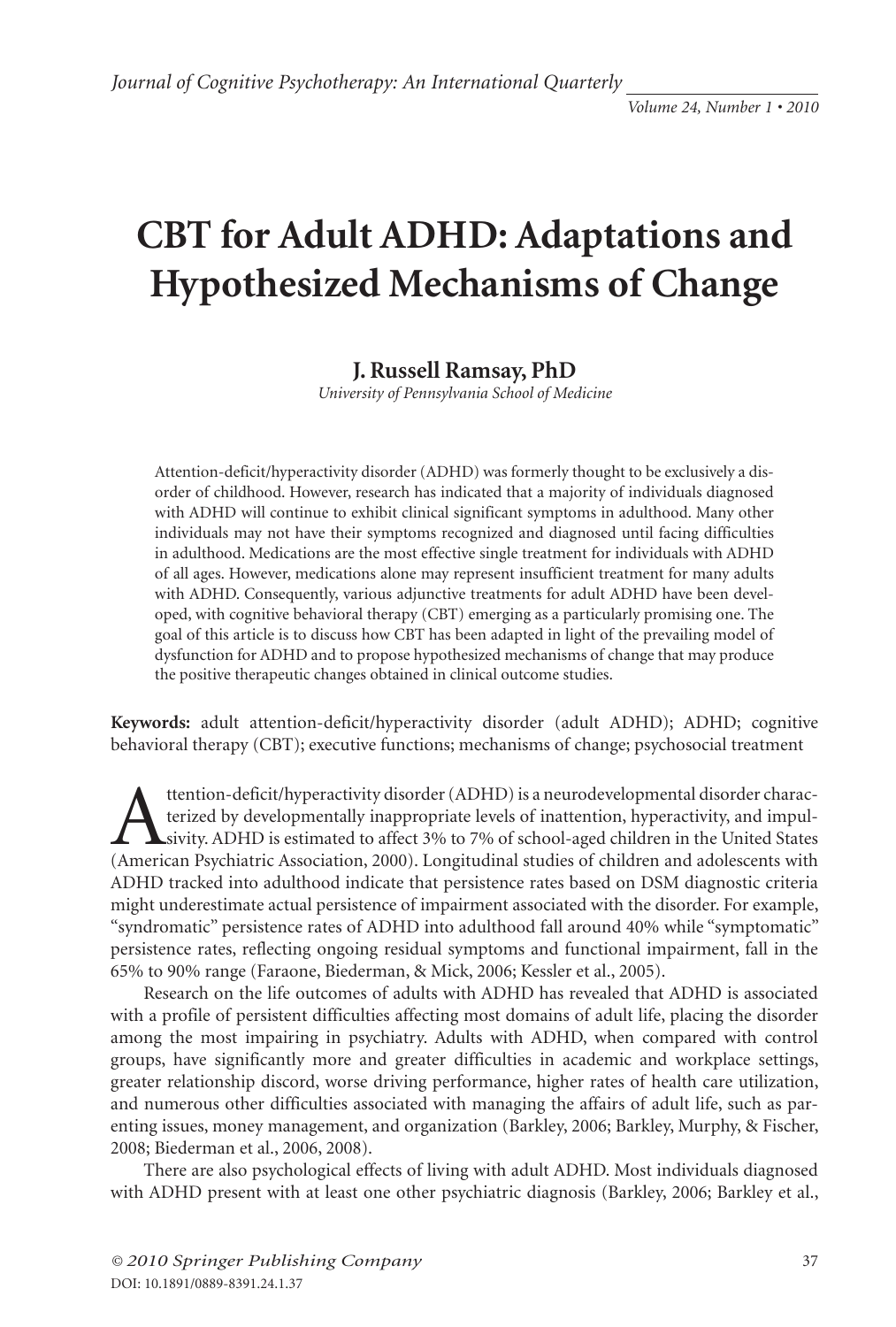2008). The most common comorbidities are depression, anxiety, and/or substance use problems. Controlled research of adults with ADHD has indicated that they report developmental experiences that are self-rated more negatively, that continue to have a negative influence on their lives, and that result in greater pessimism in adult life (Biederman et al., 2006).

The chronic and wide-ranging negative effects of adult ADHD often require comprehensive treatment approaches. Pharmacotherapy stands out as the single best treatment option available for ADHD. Despite the documented benefits of various medications for adult ADHD (Connor, 2006; Dodson, 2005; Prince, Wilens, Spencer, & Biederman, 2006), it is estimated that medications alone represent insufficient treatment for about half of adults with ADHD (Wilens, Spencer, & Biederman, 2000). Although medications may provide desired symptom improvements, these gains may not necessarily result in normalization or adequate improvements in domains of daily functioning. Hence, there is an increasing demand for adjunctive treatments for adult ADHD.

Among the more promising adjunctive treatments for adult ADHD are the psychosocial treatments, namely models of psychotherapy adapted to meet the needs of adult patients with ADHD (Ramsay, 2010). More specifically, the extant clinical outcome literature on the efficacy of psychosocial treatments for adult ADHD have been comprised primarily of cognitive-behavioral therapy (CBT) approaches.

Whereas medications target specific symptoms of adult ADHD, psychosocial treatments target functional impairments, helping patients to develop and implement effective coping strategies in their daily lives. Individual CBT-oriented approaches vary regarding whether treatment follows a modular approach in which specific coping skill domains are addressed (Safren et al., 2005; Weiss, Hechtman, & the Adult ADHD Research Group, 2006) versus case conceptualization oriented approaches that involve personalized treatment plans (Rostain & Ramsay, 2006; Wilens et al., 1999). Various modular group CBT approaches for adult ADHD also have been developed and studied over the past several years, ranging in length from 4 to 13 sessions (Bramham et al., 2009; Hesslinger et al., 2002; Philipsen et al., 2007; Solanto, Marks, Mitchell, Wasserstein, & Kofman, 2008; Stevenson, Whitmont, Bornholt, Livesey, & Stevenson, 2002; Virta et al., 2008; Wiggins, Singh, Getz, & Hutchins, 1999). Common themes of group CBT sessions include organization, time management, procrastination, relationships, and self-esteem. Published outcome studies of the aforementioned CBT approaches have indicated that completion of treatment is associated with improvements on measures of ADHD symptoms, measures of coexisting mood and anxiety symptoms, as well as ratings of overall functioning and improvement.

There are many limitations to the studies of CBT for adult ADHD that have been reviewed elsewhere (see Ramsay, 2010). These limitations notwithstanding, the positive results obtained in the outcome studies of various CBT approaches adapted to the needs of adults with ADHD are encouraging. Moreover, it may be useful to consider the potential mechanisms of change involved in CBT for adult ADHD in order to move toward developing psychosocial treatment guidelines for adult ADHD.

The reason CBT had to be adapted to the needs of adults with ADHD in the first place is that the disorder involves symptoms that may impede the effectiveness of standard CBT. In order to set the context for the discussion of adaptations of CBT for adult ADHD and hypothesized mechanisms of change, the next section will introduce the prevailing model of the core dysfunction underlying ADHD that helps explain its symptoms and impairments.

#### **EXECUTIVE DYSFUNCTION MODEL OF ADHD**

ADHD is generally understood as a disorder of impaired executive functions that result in downstream self-regulation problems. Executive functions, while tricky to characterize, are considered to be higher-order cognitive processes and abilities that coordinate and choreograph myriad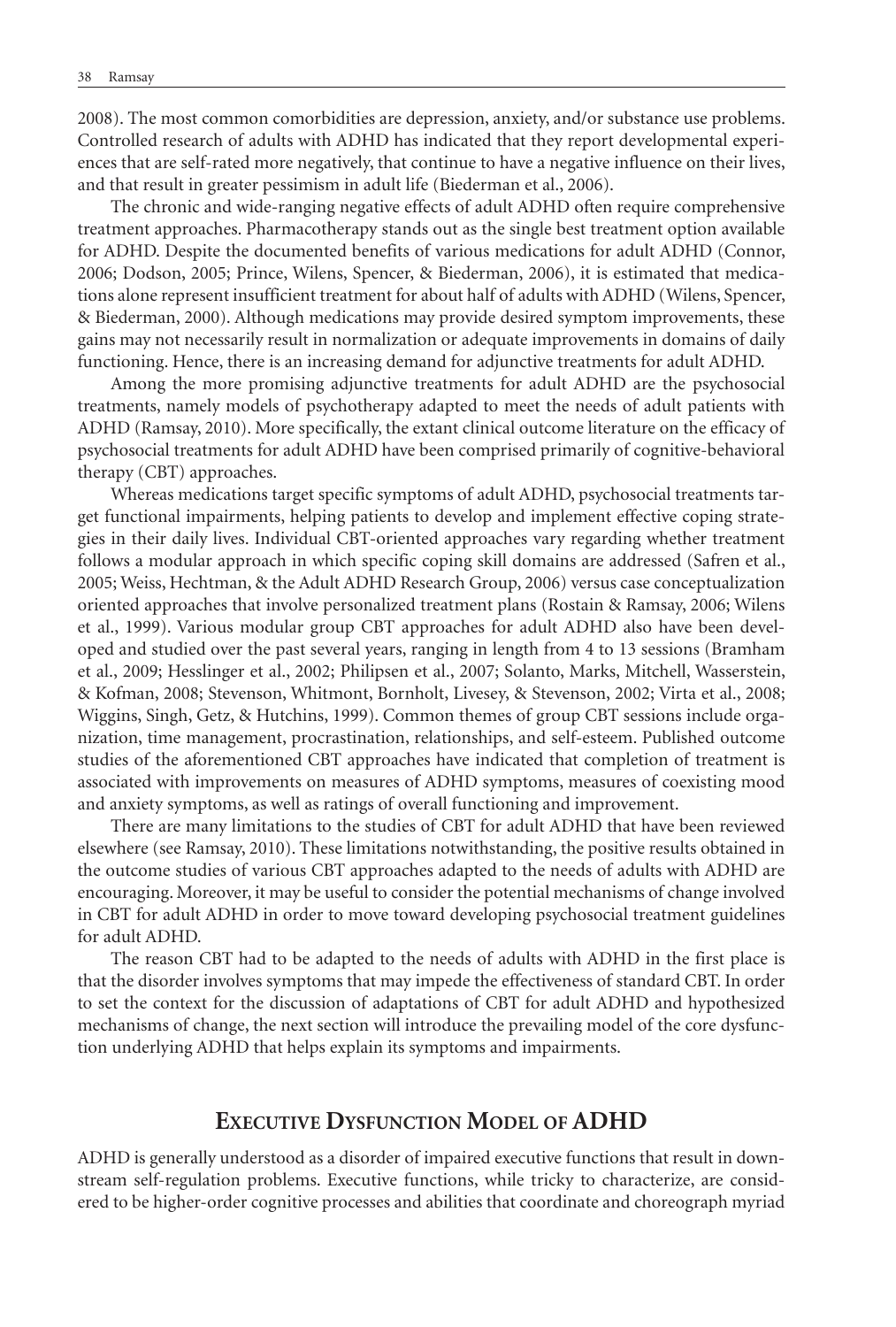subordinate skills and processes toward goal-oriented outcomes (Barkley, 1997; Brown, 2005). More specifically, executive functions can be defined as "those self-directed actions of the individual that are being used to self-regulate" (Barkley, 1997, p. 56). These actions help identify, sort, and manage various stimuli that affect cognitive, affective, and behavioral functioning, with obvious consequences for managing daily life. Consequently, metaphors such as conductor, organizer, director, manager, and CEO have been used to illustrate the role of the executive functions in organizing behavior.

In Barkley's (1997, 2008) model of ADHD, behavioral inhibition is the foundational executive function necessary for self-control. *Behavioral inhibition* involves the ability to inhibit a response to an immediately available reinforcer (either positive or negative), the capacity to interrupt and disengage from an ongoing behavior, and to resist interference from competing distractions. In effect, behavioral inhibition allows individuals to pause or delay their responses to the environment in order to assess, plan, and execute goal-oriented actions that affect future outcomes, otherwise known as the capacity for self-regulation; hence, behavioral disinhibition is thought to undergird the symptoms of ADHD.

The capacity to inhibit responses allows for the utilization of other executive functions that emerge in a stepwise manner in the course of development, with the performance of each successive executive skill building upon the previously laid foundation of skills. Consequently, it is understandable that some individuals with ADHD may experience progressively greater difficulties in adolescence and young adulthood as a result of the cumulative effects of executive dysfunction combined with the increasing demands of adolescence and adult life.

Each executive function develops by overt behavior becoming self-directed and eventually becoming privatized and fully cognitive (i.e., covert). *Nonverbal working memory* develops as the ability to hold and replay events in one's mind. This ability allows individuals to reflect on environmental variables, contingencies, and outcomes and to eventually use this information to analyze past experiences (i.e., hindsight) and predict possible futures (i.e., foresight). Sense of time and organizing behavior across time are also associated with nonverbal working memory. *Verbal working memory* is associated with the development of privatized speech or self-talk. This executive function starts as outward use of speech to describe events, evolves into the use of speech turned inward to guide behavior, eventually becoming a fully covert capacity for following rulegoverned behavior, implementation of metarules, and reading comprehension. *Affect regulation* comes next, starting with the experience of different emotional states. The child then becomes better able to manage and modify these feelings, ultimately being able to create and change emotional states and to use them to guide goal-directed behaviors in the absence of immediate contingencies (i.e., intrinsic motivation). Finally, *reconstitution* refers to the ability to analyze and synthesize behavior, which are skills necessary for creativity, problem solving, and planning. This skill emerges as externalized play, which involves the manipulation of the environment, thereby exploring different roles as well as how things work. The end result is the ability to quickly and efficiently develop plans for how to manage life situations in one's mind. (See Barkley, 1997, 2008, for extended reviews of his theory of executive functions.)

Adaptive executive functioning allows individuals to organize and execute goal-directed actions across time. Information from personal experiences, vicarious learning, and the ability to conjure up novel plans from diverse sources of information helps to inform and guide learning and behavior. Moreover, individuals also employ these skills to persist in the pursuit of goals, to be resilient in the wake of setbacks or disruptions, and to integrate feedback gathered during the process in order to modify a course of action. In effect, executive functions allow the brain to operate as a "virtual reality machine" that allows individuals to develop options for managing their environments and then selecting and acting on one.

ADHD, on the other hand, is a disorder of impaired executive functioning. Dysfunction in any single executive skill can punctuate the development and implementation of behavioral plans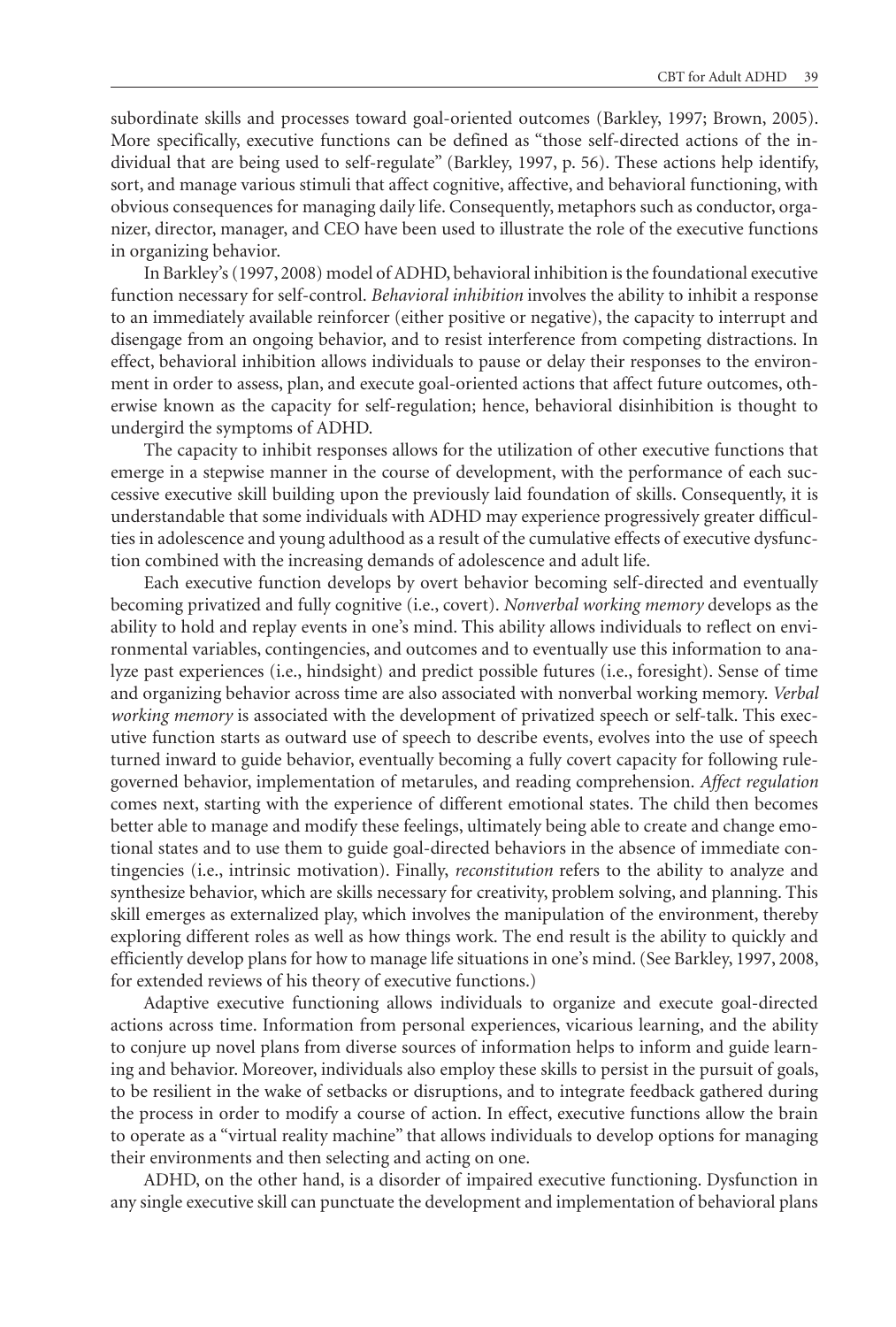in daily life, creating functional impairments. Of course, individuals without ADHD may experience periodic executive function inefficiencies, resulting from interference from a medical or psychiatric disorder (e.g., depression), situation- or role-specific difficulties (e.g., dealing with family issues), facing novel situations (e.g., trial-and-error learning), or simply from normal variations in functioning (e.g., fatigue, stress). However, ADHD is characterized by persistent and pervasive symptoms that directly result in impairment; thus, whereas individuals without ADHD are able to resume generally effective executive functioning, adults with ADHD experience persistent functional difficulties, as would be expected from a developmental syndrome. ADHD interferes with the ability to modify behaviors and to use problem-solving strategies despite the recognition of the need to do so. Consequently, many adults with ADHD report that they realize what needs to be done to improve their functioning, but have difficulty following through, thus making ADHD an "implementation disorder."

Medications improve functioning of the areas of the brain involved in executive systems, from which the executive functions emanate. However, even with symptom improvement, many adults with ADHD continue to struggle with the secondary effects of executive dysfunction in addition to issues related to using coping strategies, managing coexisting problems, and overcoming pessimistic thoughts and expectations of failure resulting from past setbacks. These secondary effects of ADHD reflect the ongoing, corrosive effects of the disorder.

As was discussed earlier, CBT-oriented approaches for adult ADHD have produced positive clinical results in numerous outcome studies. However, it is clear that ADHD is not the direct result of distorted cognitions. What is more, CBT is delivered in clinic-based settings and not at the "point of performance," so why has CBT been found to be helpful for adults with ADHD when it would seem that the nature of the disorder would interfere with any sort of psychotherapy? The next section reviews how CBT has been adapted for adult ADHD.

#### **CBT MODEL ADAPTED FOR ADULT ADHD**

ADHD is not caused by maladaptive cognitions. In fact, many features of ADHD result from the absence of a triggering thought, such as impulsivity (i.e., acting without thinking) or distractibility (i.e., attending to competing environmental stimuli). However, living with a developmental disorder characterized by impaired executive functions affects an individual's experience in most life settings, particularly those from which one's sense of self are constructed, such as school, work, and relationships. In addition to the chronic functional difficulties associated with ADHD, recurring frustrations in these life domains can lead to the development of pessimistic outlooks, negative assumptions about one's abilities, and dysfunctional belief systems. These negative outlooks can be insidious for adults with ADHD because they tend to be overgeneralized and engender self-defeating thoughts and behaviors. These maladaptive thoughts and behaviors (and distressing emotions), in turn, interfere with the implementation of effective coping strategies, diminish one's perceived ability to take proactive steps to change circumstances, and erode the sense of resilience necessary to manage ADHD.

These core beliefs, or *schemas*, result from the human tendency to assess, categorize, and try to make sense of environmental information and personal experience. The categories of schema that have been described represent common domains of human experience, such as autonomy and connectedness (Young, 1999). The capacity to store information in this manner represents an adaptive cognitive framework, though particular beliefs can be maladaptive if distorted and inflexible, thereby creating misperceptions of events and seemingly self-defeating behaviors. Schemas are thought to exert influence on behavior from as early as 8 years of age (Taylor & Ingram, 1999), though they do not necessarily consolidate until the adolescent years (Hammen & Zupan, 1984). Interestingly, these findings are consistent with the developmental model of the executive functions (Barkley, 1997), particularly the privatization of verbal working memory (i.e.,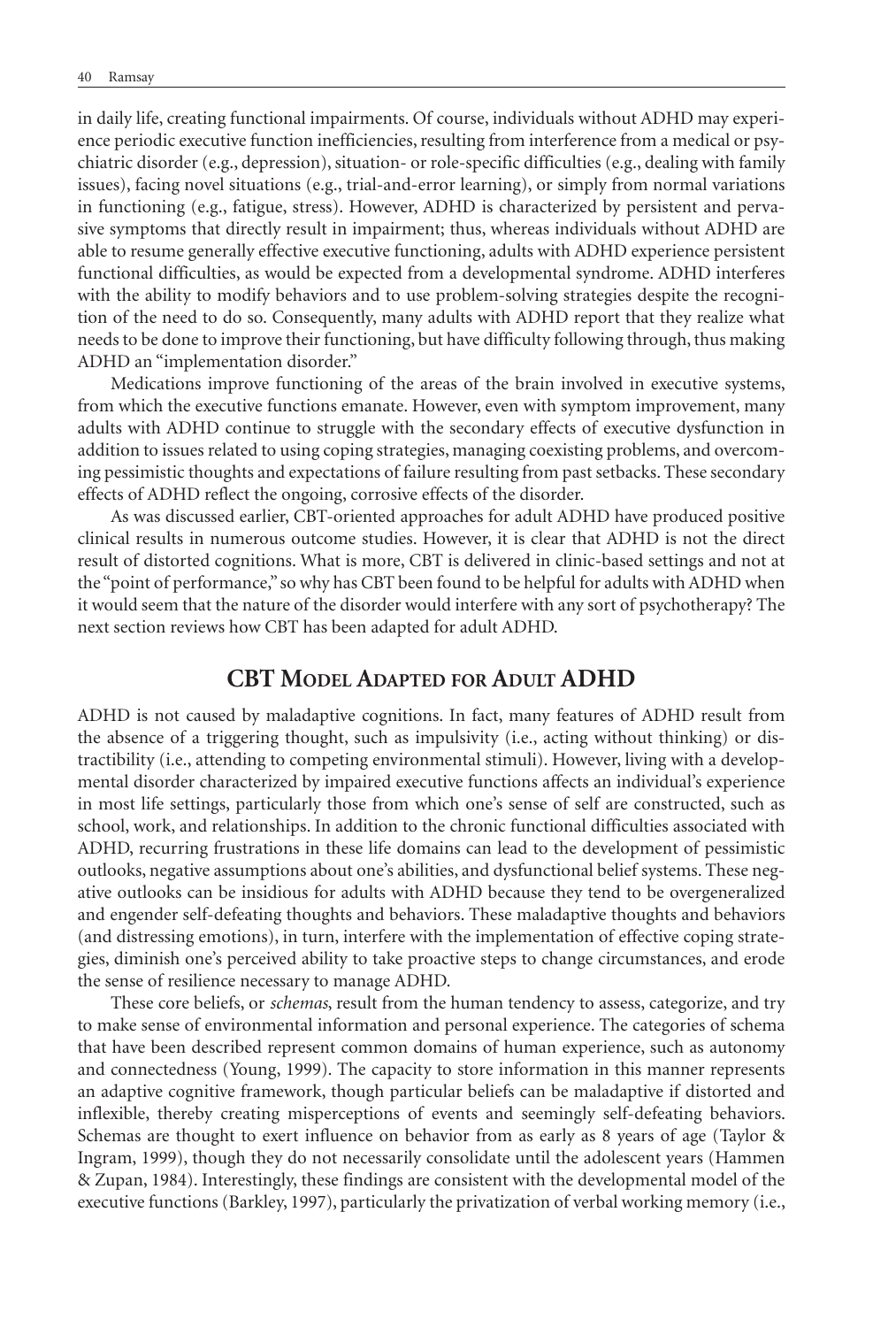self-directed speech, Vygotsky, 1978)—That is, around the age when schema influence behavior is when self-talk becomes increasingly covert and guides behavior.

The executive function that follows verbal working memory is affective self-regulation or the ability to intentionally modify emotional states. The development of schemas is thought to be tied with developmental experiences, which are particularly influenced by emotions associated with these experiences. Hence, the capacity to modify an existing emotional state based on the demands of the immediate environment (e.g., managing frustrations at school) or to generate an emotional state regarding a future-oriented task (e.g., motivation to start organizing a report for work) is an important component in the treatment of adult ADHD as well as in CBT.

With ADHD being a developmental disorder, the executive functions of verbal working memory and emotional regulation develop later and less efficiently in individuals with ADHD. Therefore, patients with ADHD may have had greater difficulties managing their behaviors and their emotions relative to their same-age peers throughout their lives. Although children with ADHD often exhibit a positive illusory bias (Owens, Goldfine, Evangelista, Hoza, & Kaiser, 2007), they may face a rude awakening as they come to recognize the effects of their coping difficulties in later childhood and adolescence. Consequently, their schemas may develop later (due to executive dysfunction) and are more likely to be influenced by distressing emotions associated with functional difficulties; in turn, individuals with ADHD may develop maladaptive beliefs that are prone to be activated by standard life demands (e.g., school, work) and may be more difficult to change, particularly when maintained by patterns of procrastination and avoidance. In fact, developmental delays in verbal working memory and affect regulation may explain why CBT has not been found to be effective in the treatment of children and younger adolescents with ADHD (Antshel & Barkley, 2008).

The CBT conceptualization is modified to account for the executive dysfunction and developmental experiences of these patients (Ramsay & Rostain, 2008). Individuals who were diagnosed in childhood and grew up with an awareness of their ADHD may have lingering expectations of "failure" and "self-mistrust" that can be reactivated when encountering problems in adult roles. Individuals who experienced mild, undiagnosed difficulties in childhood may have had simmering doubts about their abilities, such as feeling like an "imposter" or being a "fraud," that become activated when facing difficulties in adulthood. Even if these cognitions are mild, they can be easily triggered and magnified by the effects of executive dysfunction.

In terms of adapting CBT for adult ADHD, there are important modifications of typical interventions based on an understanding of executive dysfunction. Treatment is provided in the consulting room and not at the "point of performance." However, it is important to make CBT "sticky" so that patients are more likely to remember and implement coping strategies in the appropriate context. Keeping in mind the aforementioned model of executive dysfunction and ADHD, the next section reviews some of the adaptations to typical CBT that serve as potential mechanisms of change in the treatment of adults with ADHD.

### **HYPOTHESIZED MECHANISMS OF CHANGE IN CBT FOR ADULT ADHD**

Mechanisms of change refer to the various intervention approaches—the "active ingredients" that most likely promote functional improvements for patients with ADHD. Although it is easier to isolate the mechanisms of action for medications, it is useful to speculate about the components of CBT for adult ADHD that are associated with the positive outcomes achieved in the existing clinical outcome studies.

One aspect of CBT that can be helpful for adults with ADHD is the use of sessions as a form of prolongation. *Prolongation* refers to a cognitive capacity associated with the executive functions. It is the delay in and reflection on experience that allows individuals to analyze a situation,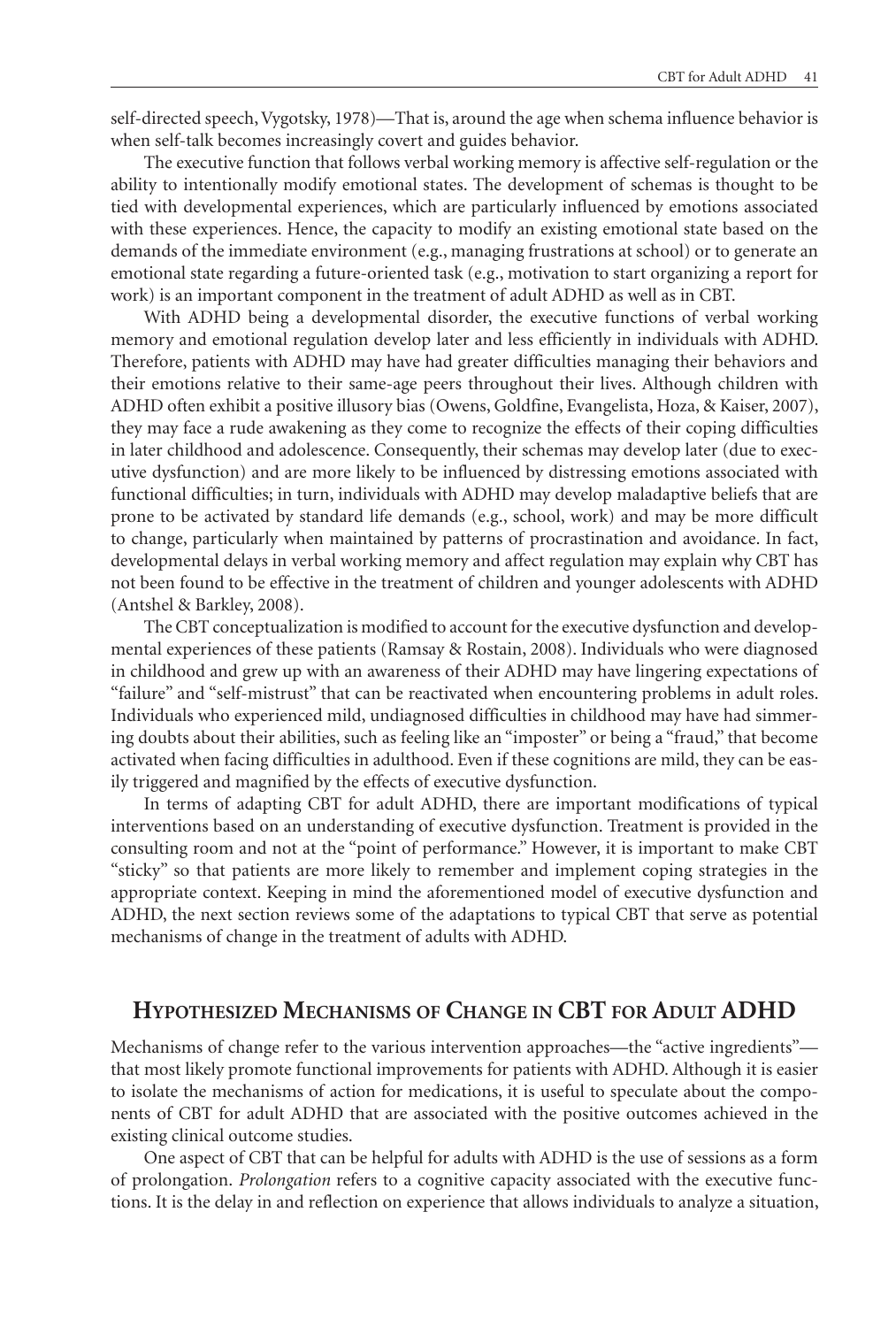consider options, plan a course of action, and then implement the plan (or defer implementation). Individuals with ADHD are likely to put off dealing with an issue that is not imminent, minimize its importance, or make a rash decision on how to handle a situation without fully considering options in order to avoid facing a stressful topic. The agenda setting in CBT sessions reserves sufficient time to focus on individual problems or coping topics, to go through the steps of problem management, and to anticipate potential barriers to follow through.

While problem management and coping plans are a central focus of CBT for adult ADHD, individualized *psychoeducation* provides an important mental framework for adults with ADHD. In fact, an accurate assessment of ADHD for an adult may be the first cognitive intervention insofar as the diagnosis provides a reframe of problems that had likely been deemed the result of either characterological flaws or hopelessly entrenched self-defeating behaviors.

One of the results of executive dysfunction is that individuals with ADHD have a harder time setting up systems and routines in their lives. Again, it is not lack of knowledge about what needs to be done, but difficulties implementing these plans. Psychoeducation provides rudimentary mental *scaffolding* from which individuals come to understand and recognize the effects of ADHD on their lives. Subsequent interventions build upon and expand this scaffolding, serving as a prosthetic for executive functions insofar as this personalized education and coping strategies provide tools for individuals with which to more effectively manage their lives. An important component of psychoeducation is the discussion of issues related to environmental engineering and executive function training.

*Environmental engineering* refers to the process of setting up one's living, work, and study settings to make them more ADHD-friendly in terms of instituting systems designed to circumvent the effects of executive dysfunction. Reducing distractions in work or study areas, setting up automatic payment plans, obtaining and using a daily planner, and so on represent many basic yet vital steps necessary to manage the effects of ADHD. The specific adjustments are made on a case-by-case basis in terms of what is most likely to be effective and sustainable, such as the choice between an electronic organizer and article appointment book. These specific coping strategies represent elements of *executive function training*. That is, the requisite time management and organizational skills are reviewed and practiced in terms of finding and using strategies patients with ADHD can use to manage what individuals without ADHD can do with less effort. The "training" is in the consistent use and routinization of these coping strategies that compensate for executive dysfunction and result in improved day-to-day functioning.

As was mentioned earlier, most of the coping strategies and environmental engineering suggestions developed in the course of CBT for adult ADHD will not be new to these patients. The benefit of CBT is not in the coping suggestions but in their implementation. The *implementation strategies* regarding the use of coping skills and follow through on other behavioral goals involves the combination of cognitive and behavioral modification strategies targeting the secondary effects of executive dysfunction in adult ADHD. The implementation focus is different than a goal focus. A goal focus assumes that individuals can hold in mind a desired superordinate outcome that drives subordinate behaviors that will achieve the outcome. Thus, the goal of completing a report for work will provide a framework for the requisite component tasks (e.g., gather and review information, organize report, write report, and submit by the deadline).

Of course, individuals with ADHD have difficulty following through on such goals without immediate consequences. Thus, an implementation focus has been found to be helpful for individuals with ADHD as well as in other clinical situations focused on behavior change (Gawrilow & Gollwitzer, 2008). Rather than an overarching goal, an implementation focus involves the identification and isolation of crucial decision-making points in targeted behaviors, such as getting started on the first step of gathering the necessary information for the aforementioned report. Prolongation is used to emphasize the importance of the situation (i.e., affective salience), construct a prospective plan, and review the patient's motivation to employ the plan, as well as to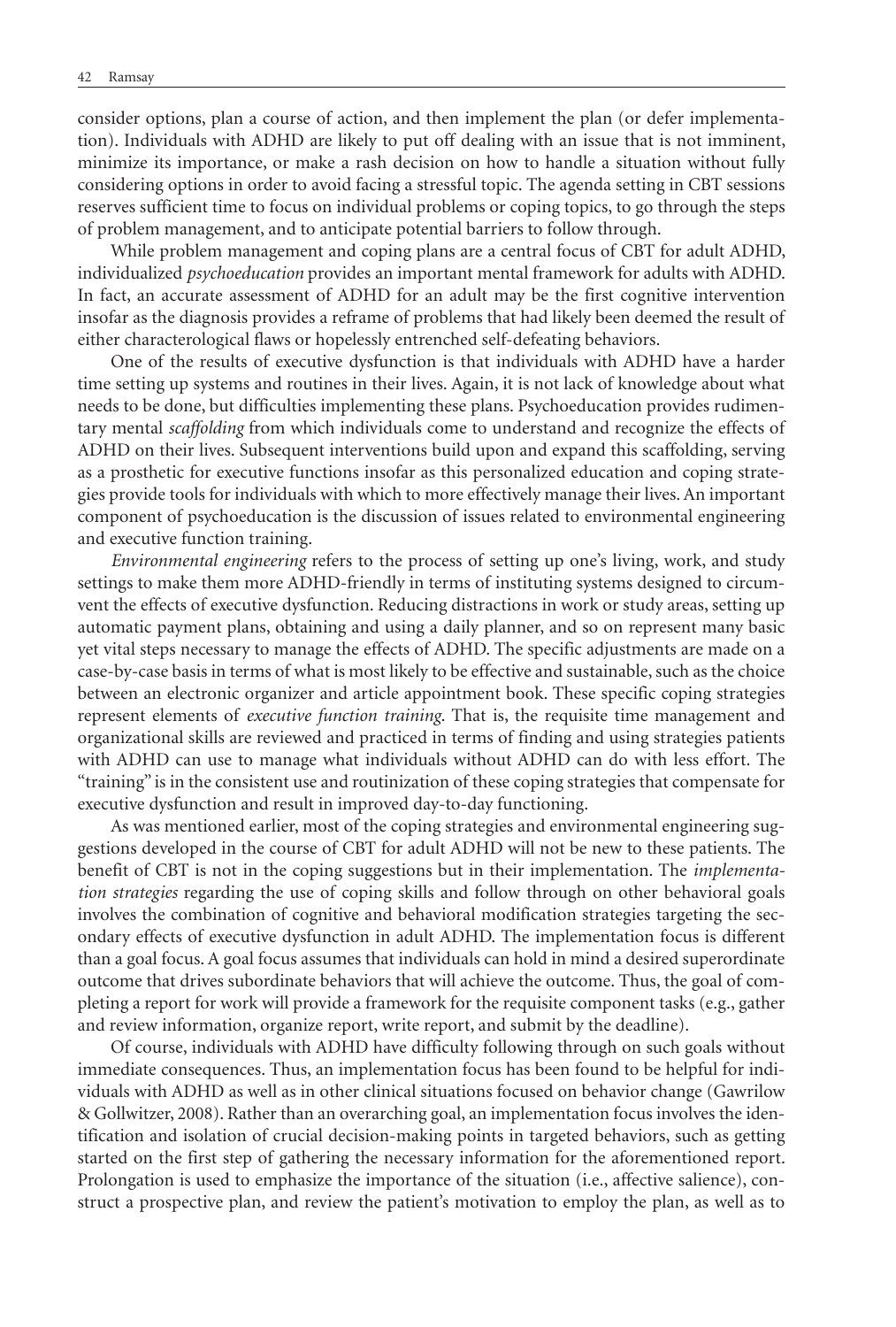identify possible ambivalence. Potential barriers to implementation, such as maladaptive thoughts (e.g., "I can wait. I have plenty of time"), emotions (e.g., feelings of aversion toward the task), and avoidant behaviors (e.g., responding to emails) are anticipated, as are ways to manage them to increase the likelihood of follow through.

As was indicated above, *cognitive modification* plays an important role in treatment for adult ADHD. Common task-interfering thoughts involve some sort of magnified negative view of the task or inability to complete the task, perhaps based in part on past problematic experiences (e.g., "My reports are no good" or "This is going to be awful") or, conversely, a minimization of the task (e.g., "I have plenty of time, I can do it later"). The development of credible alternative possibilities, enhancing motivation for follow through, and reviewing a plan for implementation are important aspects of cognitive modification. These cognitive approaches are paired with *behavioral modification* strategies, most often behavioral activation, focused on identifying the smallest increment, either time-based (e.g., "Can you commit to working on it for at least 5 min?") or task-based ("Can you commit to compiling data for at the first section of the annual report?"), to help make a coping plan more specific and more manageable, thereby increasing the likelihood of follow through. The combination of these implementation strategies hopefully results in patients' *exposure* to previously avoided tasks, thereby gathering experiential data to counter negative thoughts and to promote a sense of competence and resilience.

CBT is also an effective approach for addressing the *comorbid difficulties* most commonly reported by adults with ADHD. Although not necessarily directly resulting from ADHD, identifying and treating comorbid depression and anxiety seen in cases of adult ADHD are important aspects of treatment as these may be the problems that led a patient to enter treatment for ADHD; furthermore, relieving coexisting distress may make it easier for an individual with ADHD to focus on implementing coping skills.

The challenge remains that patients with ADHD leave the consulting room to fend for themselves regarding the use of coping strategies. The aforementioned interventions are designed to increase the likelihood that individuals with ADHD will utilize their coping strategies in a timely, efficient manner at the *point of performance*. To this end, the use of externalized reminders (e.g., coping cards, alarm), interpersonal reminders (e.g., support person provides encouragement), tangible representations of a task (e.g., pulling a to-do chore out of a task box), and betweensessions contact (e.g., scheduled e-mail reminders) help increase follow through. CBT sessions address potential barriers to follow through and increase task salience through the use of motivation enhancement and evocative metaphors that increase the likelihood that coping strategies discussed will be activated when needed.

Finally, an underappreciated aspect of CBT, particularly in the treatment of adult ADHD, is the development of *constructive interactions*, with the therapeutic relationship being a prime example. Many of the frustrations experienced by individuals with ADHD happen publicly—poor work performance evaluation, forgetting a promise made to a friend, and so on. CBT represents another situation in which patients with ADHD may expect to fail. Patients may assume that their therapists are bored with repeatedly reviewing the same issues or with lack of follow through on therapeutic homework, putting them at increased risk of quitting therapy and thereby strengthening their negative beliefs. Thus, establishing a strong working alliance, using accurate empathy to understand and normalize patients' frustrations, and then helping them reengage in the change process is a useful way to model resilience and to separate patients' coping difficulties from their sense of self.

#### **SUMMARY**

ADHD is a developmental disorder that requires ongoing coping efforts to effectively manage. Medications provide a foundation of symptom relief for most individuals with ADHD. However, CBT adapted for adult ADHD has been shown to produce additional benefits in preliminary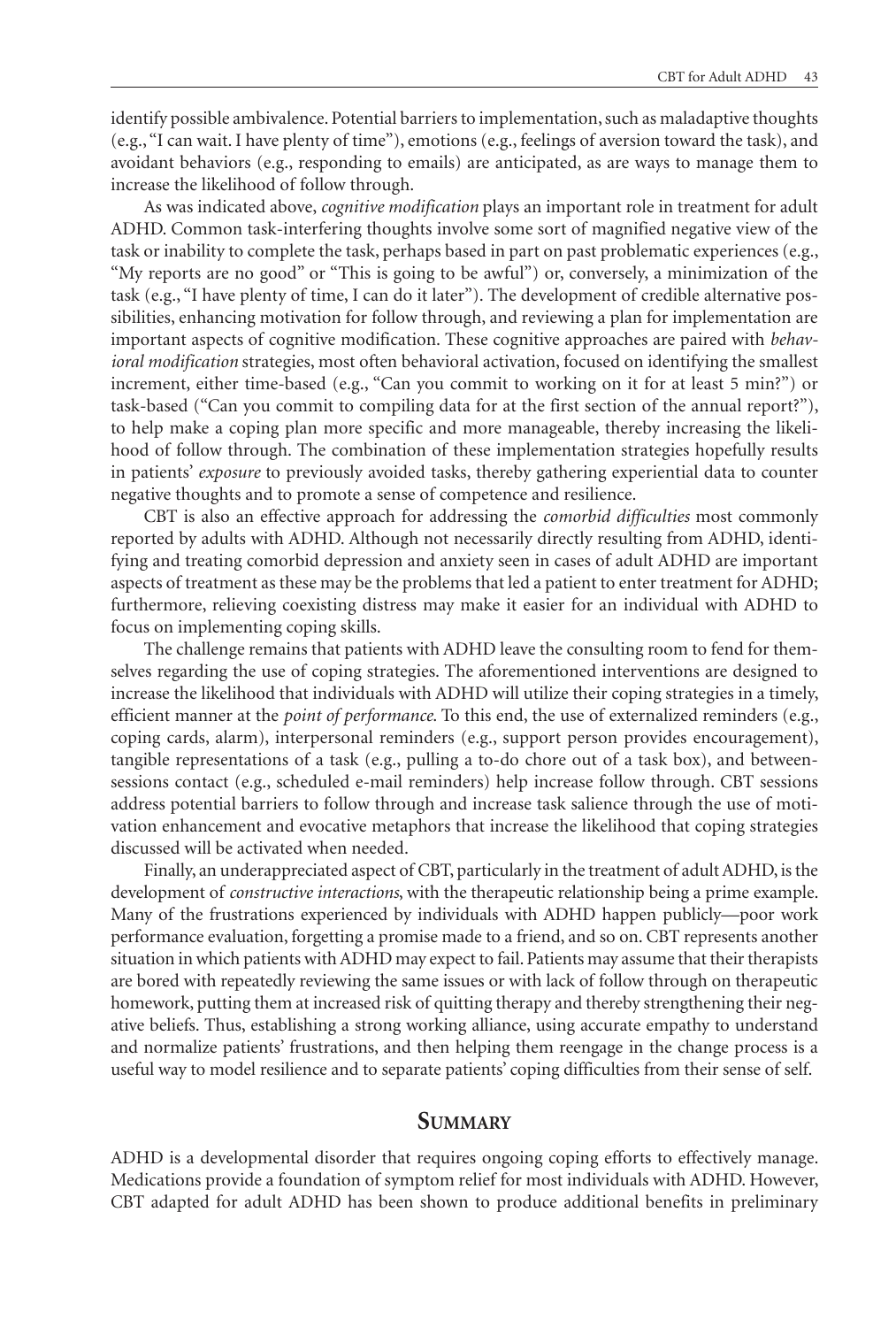research. In particular, CBT addresses areas of impairment in daily life and helps adults with ADHD to implement effective coping strategies and modify the thoughts and beliefs that could interfere with follow through on reasonable personal objectives. Consequently, CBT may be an important component of a multimodal treatment plan for adult ADHD to further promote improved daily functioning and well-being.

#### **REFERENCES**

- American Psychiatric Association. (2000). *Diagnostic and statistical manual of mental disorders* (4th ed. text rev.). Washington, DC: Author.
- Antshel, K. M., & Barkley, R. A. (2008). Psychosocial interventions in attention-deficit/hyperactivity disorder. *Child and Adolescent Clinics of North America, 17*, 421–437.
- Barkley, R. A. (1997). *ADHD and the nature of self-control*. New York: Guilford Press.
- Barkley, R. A. (Ed.). (2006). *Attention-deficit hyperactivity disorder: A handbook for diagnosis and treatment* (3rd ed.). New York: Guilford Press.
- Barkley, R. A. (2008, November 20–21). *Advances in ADHD: Theory, diagnosis, and management*. Paper presented at continuing education workshop, sponsored by J&K Seminars, Lancaster, PA.
- Barkley, R. A., Murphy, K. R., & Fischer, M. (2008). *ADHD in adults: What the science says*. New York: Guilford Press.
- Biederman, J., Faraone, S. V., Spencer, T. J., Mick, E., Monuteaux, M. C., & Aleardi, M. (2006). Functional impairments in adults with self-reports of diagnosed ADHD: A controlled study of 1001 adults in the community. *Journal of Clinical Psychiatry, 67*, 524–540.
- Biederman, J., Petty, C. R., Fried, R., Kaiser, R., Dolan, C., Schoenfeld, S., et al. (2008). Educational and occupational underattainment in adults with attention-deficit/hyperactivity disorder: A controlled study. *Journal of Clinical Psychiatry, 69*, 1217–1222.
- Bramham, J., Young, S., Bickerdike, A., Spain, D., McCartan, D., & Xenitidis, K. (2009). Evaluation of group cognitive behavioral therapy for adults with ADHD. *Journal of Attention Disorders, 12*, 434–441.
- Brown, T. E. (2005). *Attention deficit disorder: The unfocused mind in children and adults*. New Haven, CT: Yale University Press.
- Connor, D. F. (2006). Stimulants. In R. A. Barkley (Ed.), *Attention-deficit hyperactivity disorder: A handbook for diagnosis and treatment* (pp. 608–647). New York: Guilford Press.
- Dodson, W. W. (2005). Pharmacotherapy of adult ADHD. *Journal of Clinical Psychology, 61*, 589–606.
- Faraone, S. V., Biederman, J., & Mick, E. (2006). The age-dependent decline of attention deficit hyperactivity disorder: A meta-analysis of follow-up studies. *Psychological Medicine, 36*, 159–165.
- Gawrilow, C., & Gollwitzer, P. M. (2008). Implementation intentions facilitated response inhibition in children with ADHD. *Cognitive Therapy and Research, 32*, 261–280.
- Hammen, C., & Zupan, B. A. (1984). Self-schemas, depression, and the processing of personal information in children. *Journal of Experimental Child Psychology, 37*, 598–608.
- Hesslinger, B., van Elst, L. T., Nyberg, E., Dykierek, P., Richter, H., Berner, M., et al. (2002). Psychotherapy of attention deficit hyperactivity disorder in adults: A pilot study using a structured skills training program. *European Archives of Psychiatry and Clinical Neuroscience, 252*, 177–184.
- Kessler, R. C., Adler, L. A., Barkley, R. A., Biederman, J., Conners, C. K., Faraone, S. V., et al. (2005). Patterns and predictors of attention-deficit/hyperactivity disorder persistence into adulthood: Results from the national comorbidity survey replication. *Biological Psychiatry, 57*, 1442–1451.
- Owens, J. S., Goldfine, M. E., Evangelista, N. M., Hoza, B., & Kaiser, N. M. (2007). A critical review of selfperceptions and the positive illusory bias in children with ADHD. *Clinical Child and Family Psychology Review, 10*, 335–351.
- Philipsen, A., Richter, H., Peters, J., Alm, B., Sobanski, E., Colla, M., et al. (2007). Structured group psychotherapy in adults with attention deficit hyperactivity disorder. *Journal of Nervous and Mental Disease, 195*, 1013–1019.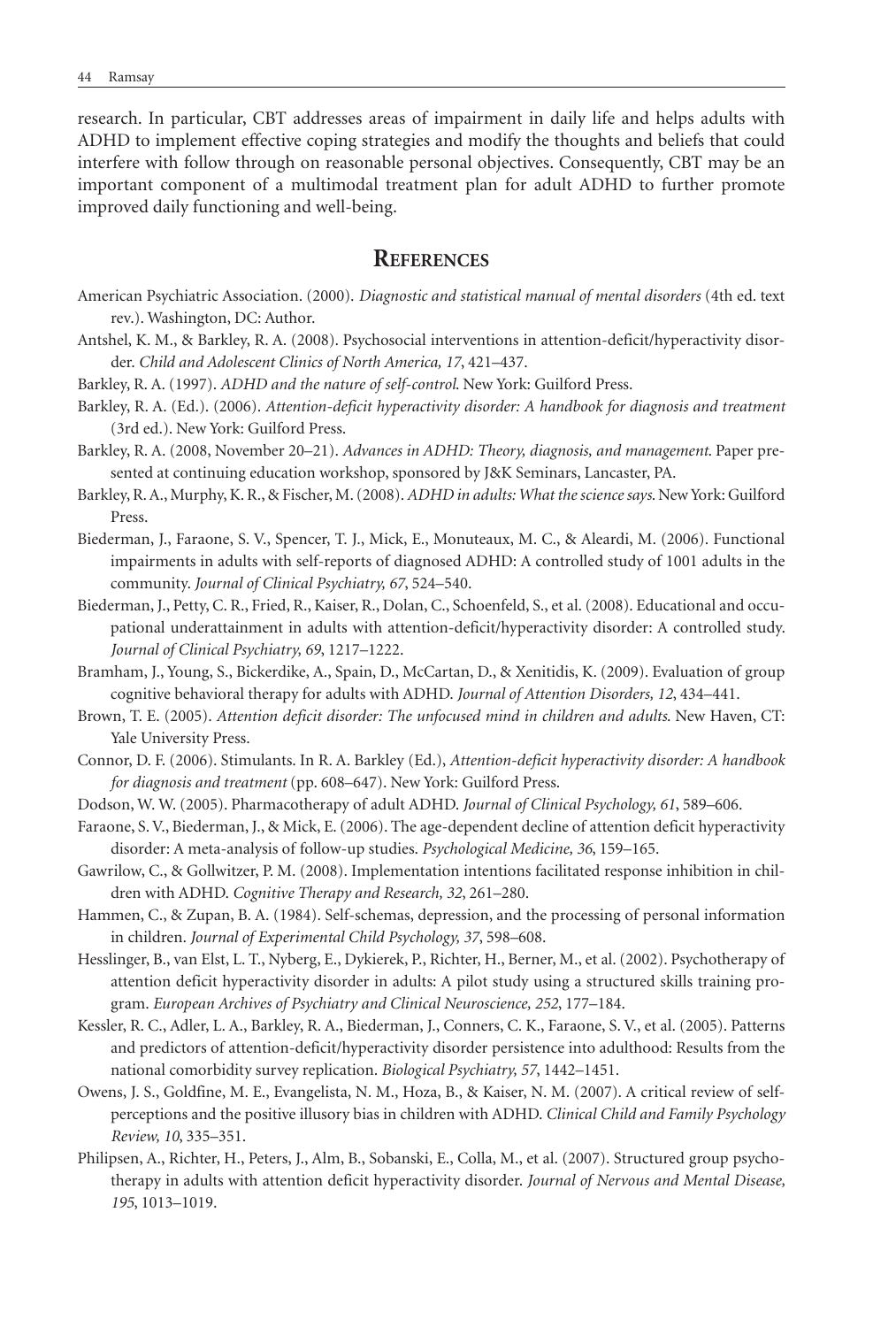- Prince, J. B., Wilens, T. E., Spencer, T. J., & Biederman, J. (2006). Pharmacotherapy of ADHD in adults. In R. A. Barkley (Ed.), *Attention-deficit hyperactivity disorder: A handbook for diagnosis and treatment* (pp. 704–736). New York: Guilford Press.
- Ramsay, J. R. (2010). *Nonmedication treatments for adult ADHD: Evaluating impact on daily functioning and well-being*. Washington, DC: American Psychological Association.
- Ramsay, J. R., & Rostain, A. L. (2008). *Cognitive behavioral therapy for adult ADHD: An integrative psychosocial and medical approach*. New York: Routledge.
- Rostain, A. L., & Ramsay, J. R. (2006). A combined treatment approach for adults with attention-deficit/ hyperactivity disorder: Results of an open study of 43 patients*. Journal of Attention Disorders, 10*, 150–159.
- Safren, S. A., Otto, M. W., Sprich, S., Winett, C. L., Wilens, T. E., & Biederman, J. (2005). Cognitive-behavior therapy for ADHD in medication-treated adults with continued symptoms. *Behaviour Research and Therapy, 43*, 831–842.
- Solanto, M. V., Marks, D. J., Mitchell, K. J., Wasserstein, J., & Kofman, M. D. (2008). Development of a new psychosocial treatment for adults with AD/HD. *Journal of Attention Disorders, 11*, 728–736.
- Stevenson, C. S., Whitmont, S., Bornholt, L., Livesey, D., & Stevenson, R. J. (2002). A cognitive remediation programme for adults with attention deficit hyperactivity disorder. *Australian and New Zealand Journal of Psychiatry, 36*, 610–616.
- Taylor, L. A., & Ingram, R. E. (1999). Cognitive reactivity and depressotypic information processing in children of depressed mothers. *Journal of Abnormal Psychology, 108*, 202–210.
- Virta, M., Vedenpaa, A., Gronroos, N., Chydenius, E., Partinen, M., Vataja, R., et al. (2008). Adults with ADHD benefit from cognitive-behaviorally oriented group rehabilitation: A study of 29 participants. *Journal of Attention Disorders, 12*, 218–226.
- Vygotsky, L. S. (1978). *Mind in society: The development of higher psychological processes*. Cambridge, MA: Harvard University Press.
- Weiss, M., Hechtman, L. T., & The Adult ADHD Research Group. (2006). A randomized double-blind trial of paroxetine and/or dextroamphetamine and problem-focused therapy for attention-deficit/hyperactivity disorder in adults. *Journal of Clinical Psychiatry, 67*, 611–619.
- Wiggins, D., Singh, K., Getz, H. G., & Hutchins, D. E. (1999). Effects of brief group intervention for adults with attention deficit/hyperactivity disorder. *Journal of Mental Health Counseling, 21*, 82–92.
- Wilens, T. E., McDermott, S. P., Biederman, J., Abrantes, A., Hahesy, A., & Spencer, T. (1999). Cognitive therapy in the treatment of adults with ADHD: A systematic chart review of 26 cases. *Journal of Cognitive Psychotherapy: An International Quarterly, 13*, 215–226.
- Wilens, T. E., Spencer, T. J., & Biederman, J. (2000). Pharmacotherapy of attention-deficit/hyperactivity disorder. In T. E. Brown (Ed.), *Attention deficit disorders and comorbidities in children, adolescents, and adults* (pp. 509–535). Washington, DC: American Psychiatric Press.
- Young, J. E. (1999). *Cognitive therapy for personality disorders: A schema-focused approach* (3rd ed.). Sarasota, FL: Professional Resource Press.

*Acknowledgments. The author would like to thank Andrea Fabricatore and Lofton Harris for their helpful comments on an earlier draft of this article. The author would also like to thank Anthony L. Rostain and John Schureman for their contributions to the development of many of the ideas discussed in this article.*

*Correspondence regarding this article should be directed to J. Russell Ramsay, PhD, Adult ADHD Treatment and Research Program, University of Pennsylvania School of Medicine, 3535 Market St., 2nd Floor, Philadelphia, PA 19104-3309. E-mail: ramsay@mail.med.upenn.edu*